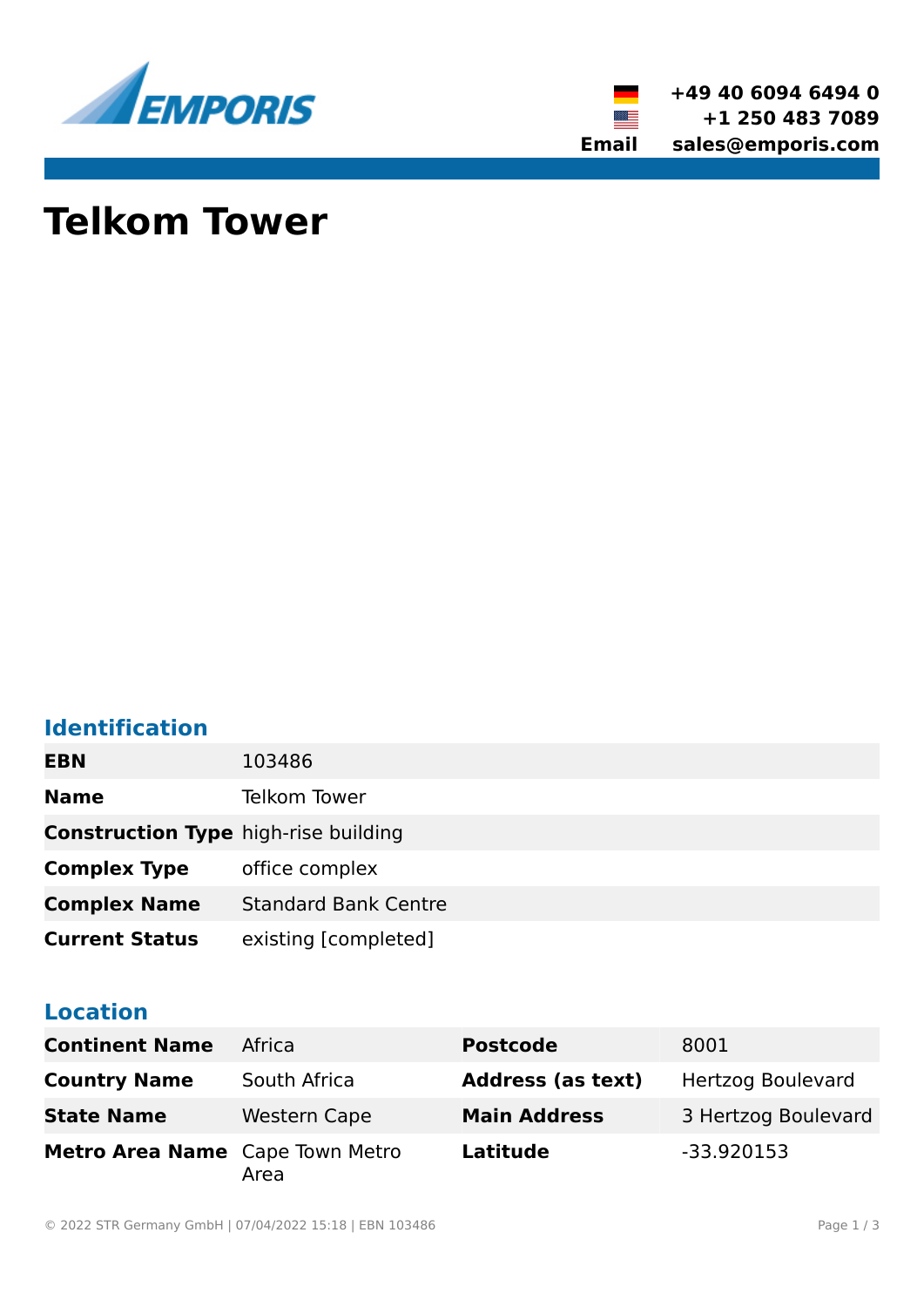| <b>EMPORIS</b>                                |                                         |                            |                               | <b>Telkom Tower</b>      |
|-----------------------------------------------|-----------------------------------------|----------------------------|-------------------------------|--------------------------|
| <b>City Name</b>                              | Cape Town                               | Longitude                  |                               | 18.427688                |
| <b>District (1st level)</b> City of Cape Town |                                         |                            |                               |                          |
|                                               |                                         |                            |                               |                          |
| <b>Description</b>                            |                                         |                            |                               |                          |
| <b>Architectural style modernism</b>          |                                         | <b>Main Usage</b>          |                               | commercial office        |
|                                               |                                         |                            |                               |                          |
| <b>Spatial dimensions</b>                     |                                         |                            |                               |                          |
| <b>Height (structural)</b>                    | 289.01 ft                               | Length                     |                               | 213.19 ft                |
| Height (tip)                                  | 289.01 ft                               | Width                      |                               | 106.17 ft                |
| <b>Height (roof)</b>                          | 289.01 ft                               | <b>Floors (overground)</b> |                               | 23                       |
|                                               |                                         |                            |                               |                          |
| <b>Years and costs</b>                        |                                         |                            |                               |                          |
| <b>Year (construction</b><br>end)             | 1976                                    |                            | <b>Year (last renovation)</b> | 2016                     |
|                                               |                                         |                            |                               |                          |
| <b>Renovations</b>                            |                                         |                            |                               |                          |
| <b>Renovation 2016</b>                        |                                         |                            |                               |                          |
| Companies involved in this renovation         |                                         |                            |                               |                          |
| Architect                                     |                                         |                            |                               |                          |
|                                               | <b>Boogertman + Partners Architects</b> |                            |                               |                          |
|                                               | 15 Georgian Crescent, Bryanston East    | Phone                      | +27 11 790 1600               |                          |
| 2152 Johannesburg<br>South Africa             |                                         | Fax<br>Email               | +27 11 463 1197               |                          |
|                                               |                                         |                            |                               | mail@boogertmanjhb.co.za |
| <b>Structural Engineering</b>                 |                                         |                            |                               | <b>Buy full PDF</b>      |
|                                               |                                         |                            |                               |                          |

## **Need additional information? Contact us now!**

| <b>Phone</b> | +49 40 6094 6494 0 |
|--------------|--------------------|
| <b>Phone</b> | +1 250 483 7089    |
| Email        | sales@emporis.com  |

Hamburg 09:00 am - 07:00 pm<br>New York 03:00 am - 01:00 pm New York 03:00 am - 01:00 pm<br>Tokyo 04:00 pm - 02:00 am 04:00 pm - 02:00 am